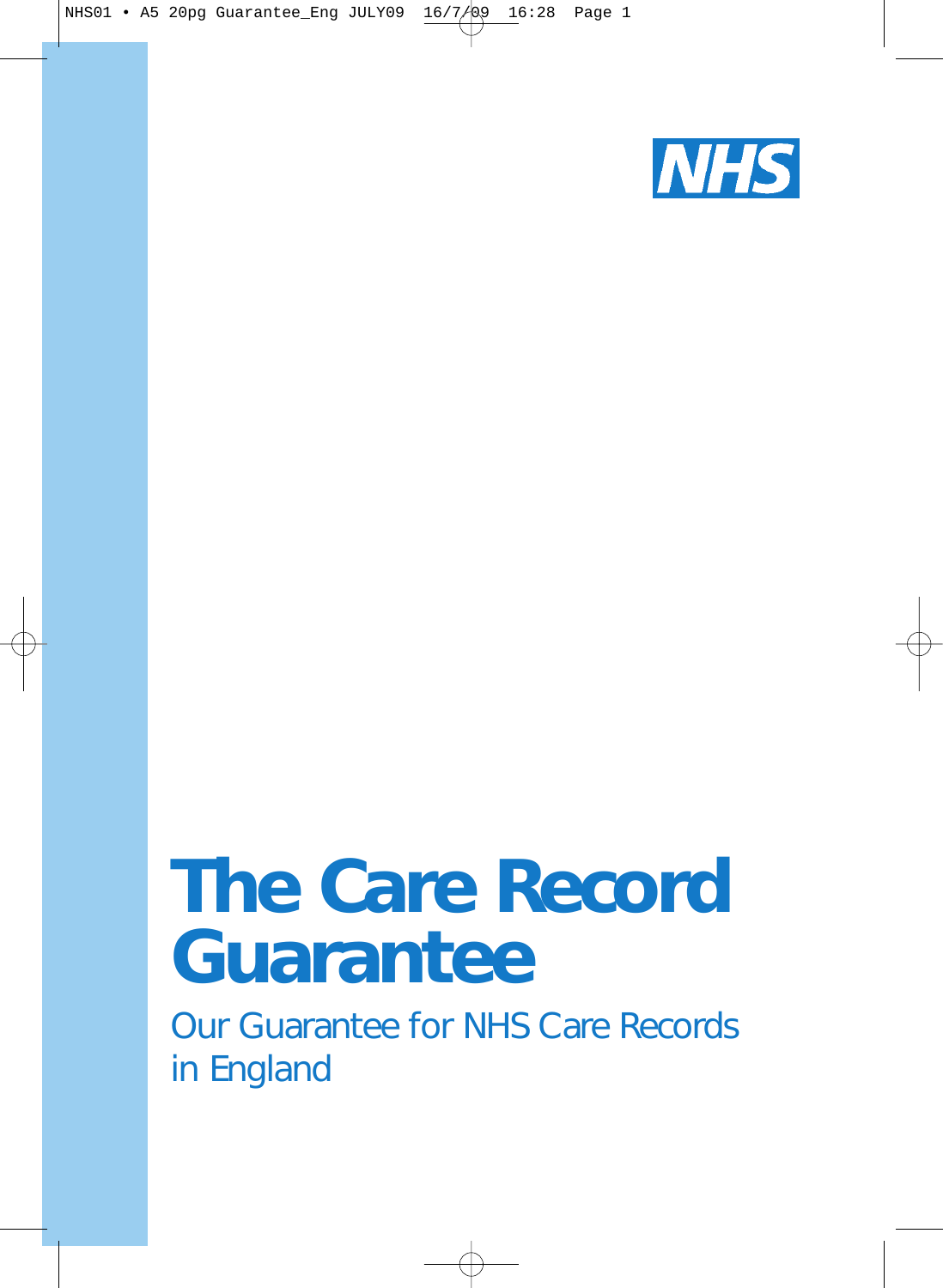# **Introduction**

In the National Health Service in England, we aim to provide you with the highest quality of healthcare. To do this, we must keep records about you, your health and the care we have provided to you or plan to provide to you. NHS care records may be electronic, on paper or a mixture of both, and organisations use a combination of working practices and technology to keep to this guarantee.

This guarantee is our commitment that we will use records about you in ways that respect your rights and promote your health and wellbeing.

The people who care for you use your records to:

- provide a good basis for all health decisions made by you and healthcare professionals;
- allow you to work with those providing care;
- make sure your care is safe and effective; and
- work effectively with others providing you with care.

Others may also need to use records about you to:

- check the quality of care (such as a clinical audit);
- protect the health of the general public;
- keep track of NHS spending;
- manage the health service;
- help investigate any concerns or complaints you or your family have about your healthcare;
- teach healthcare professionals; and
- help with research.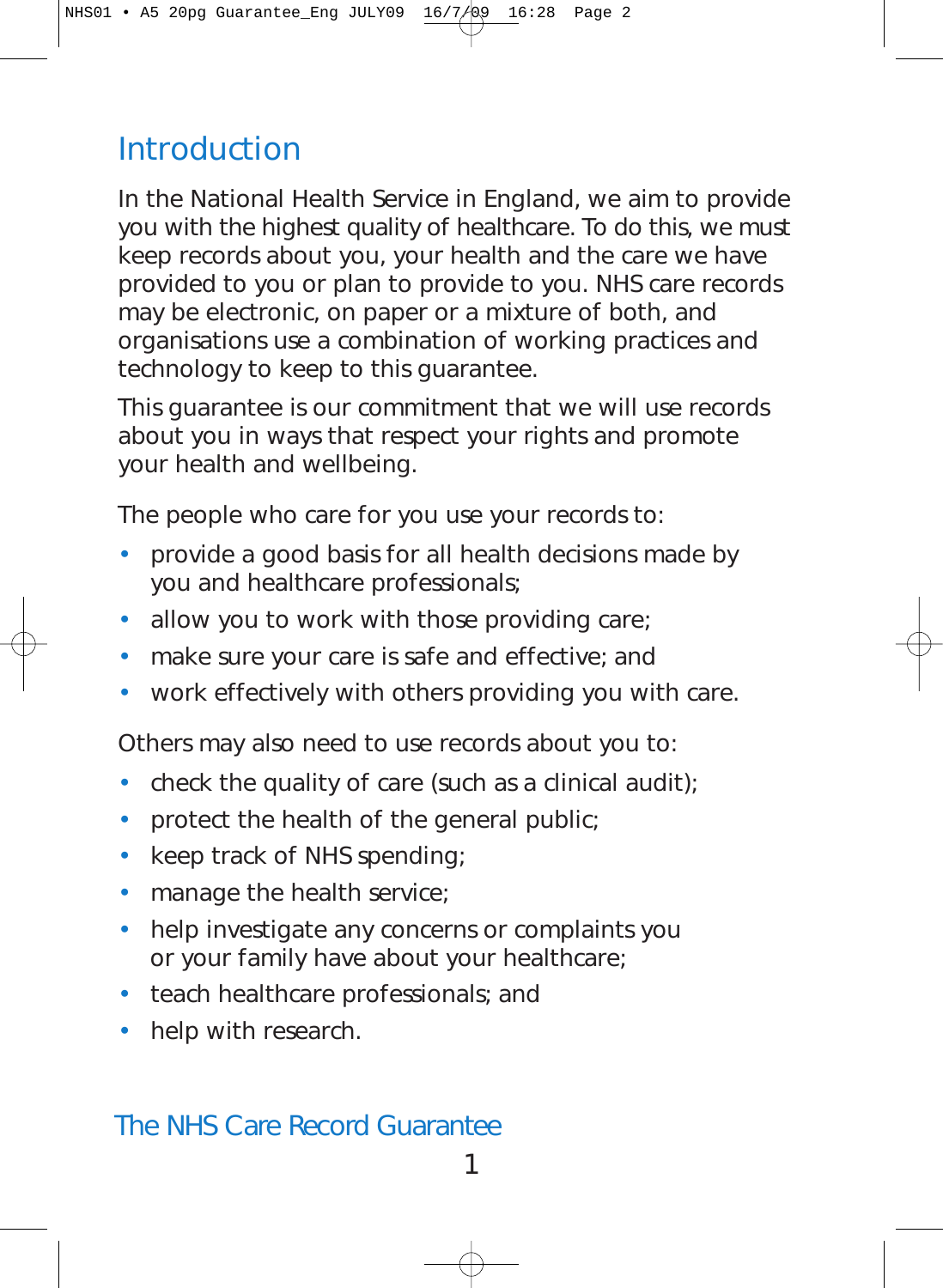You have the right:

- to confidentiality under the Data Protection Act 1998, the Human Rights Act 1998 and the common law duty of confidence (the Disability Discrimination Act 2005 and the Race Relations Act 1976 and Amendment 2000 may also apply);
- to ask for a copy of all records about you held in paper or electronic form (you may have to pay a fee); and
- to choose someone to make decisions about your healthcare if you become unable to do so (this is called 'a lasting power of attorney').

We have a duty to:

- maintain full and accurate records of the care we provide to you;
- keep records about you confidential, secure and accurate; and
- provide information in a format that is accessible to you (for example, in large type if you are partially sighted).

It is good practice for people in the NHS who provide your care to:

- discuss and agree with you what they are going to record about you;
- give you a copy of letters they are writing about you; and
- show you what they have recorded about you, if you ask.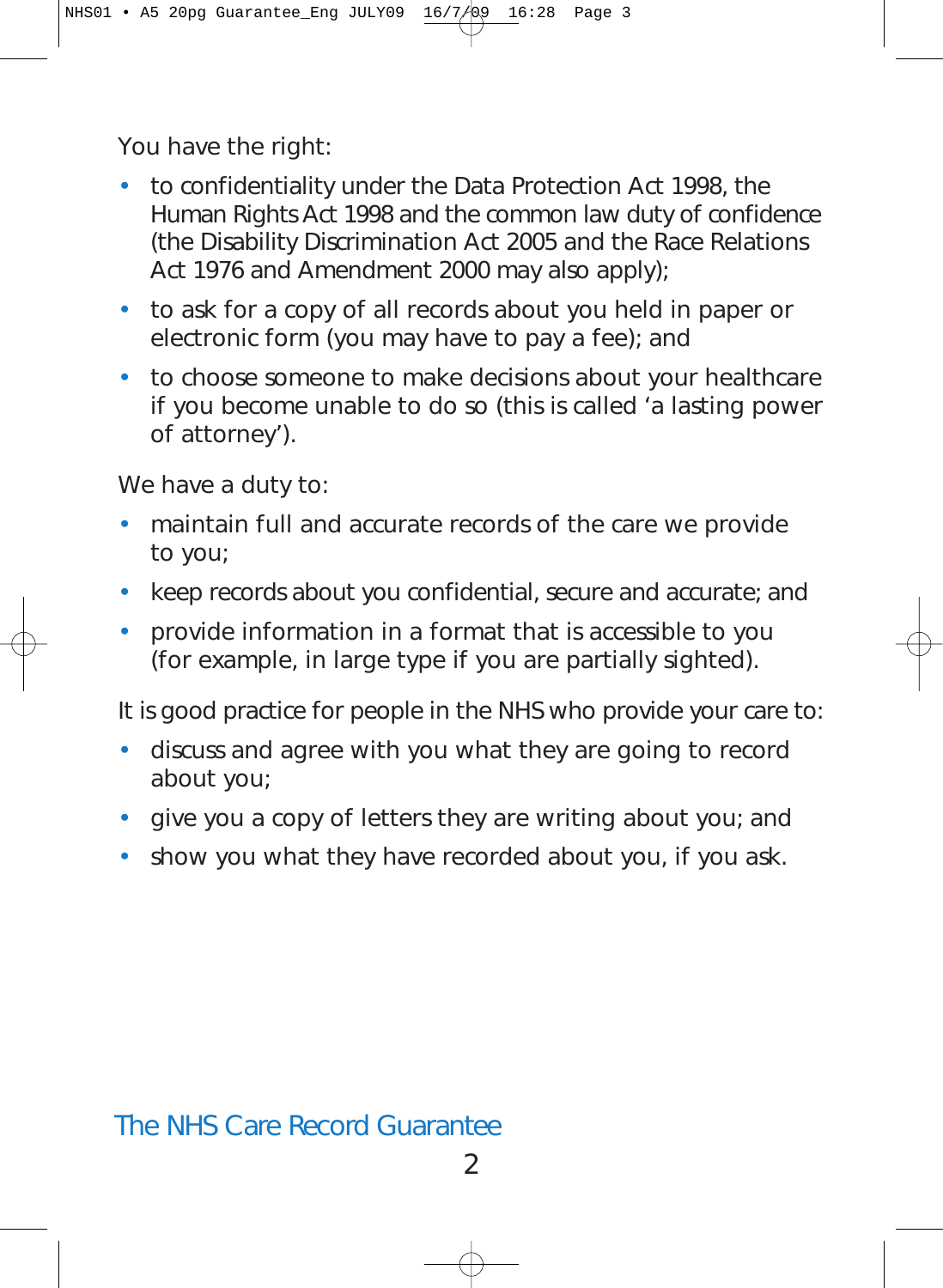# The NHS Care Records Service

Some of your health records are already held on computer, but many are still kept on paper. While the paper records we keep are protected by strict confidentiality and security procedures, these records are not always available to the care team looking after you. Handwritten entries in the record may be difficult to read and important information may be missing. The National Programme for IT is introducing modern secure computer systems into the NHS over the next few years.

Some of these will hold electronic health records about you, making them available to the right people where and when they are needed for your healthcare, while maintaining your confidentiality and keeping your information secure. They are often referred to as the NHS Care Records Service.

This new system will:

- allow you to control whether the information recorded about you by an organisation providing you with NHS care can be seen by other organisations that are also providing you with care;
- show only those parts of your record needed for your care;
- allow only authorised people (who will need a 'smartcard' as well as a password) to access your record;
- allow only those involved in your care to have access to records about you from which you can be identified, unless you give your permission or the law allows;
- allow us to use information about your healthcare, in a way that doesn't make your identity known, to improve the services we offer or to support research;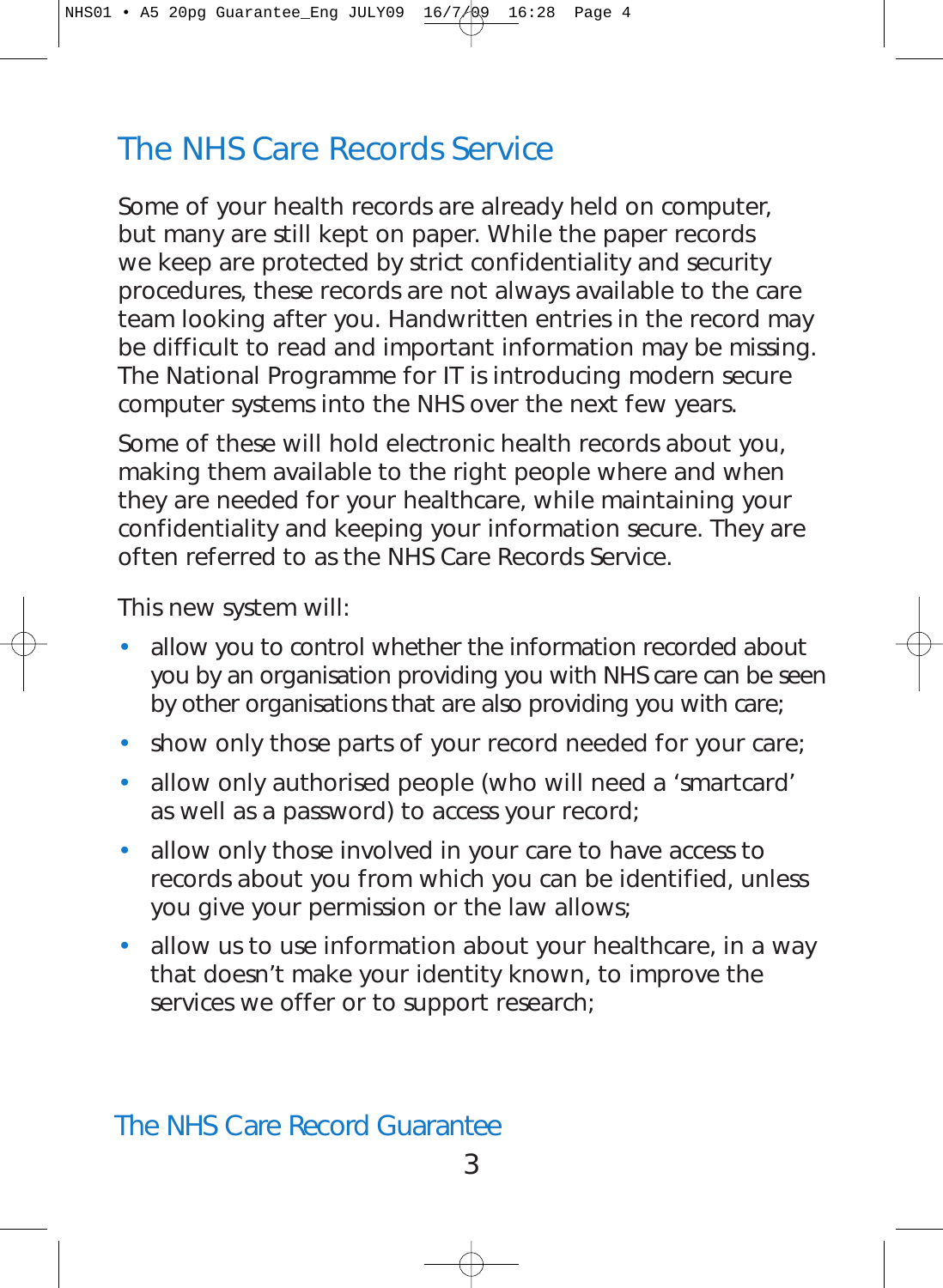- keep a note of everyone who accesses the records about you; and
- be operated in line with internationally approved information security standards.

# The Summary Care Record

Your Summary Care Record is part of the NHS Care Records Service. It contains information from your care record (current prescriptions, allergies, reactions to treatment) and any other information that you have agreed should be included. This means that wherever in the country you need care those providing it can have access to the most up-to-date information.

We will ask your permission if we need to look at information in your Summary Care Record. When this is not possible, for example in an emergency when you are unconscious, we will tell you later.

You will be informed when Summary Care Records are introduced into your area. Before we create the Summary Care Record, you can decide not to have a Summary Care Record at all.

After we have created your Summary Care Record, you can decide:

- not to share the information in it:
- to share the information in it with others providing you with care; or
- to add information from your other health records that you would like included.

If you have a Summary Care Record, it is available to you at all times, free of charge, over a secure internet connection through the service called 'HealthSpace' (www.healthspace.nhs.uk).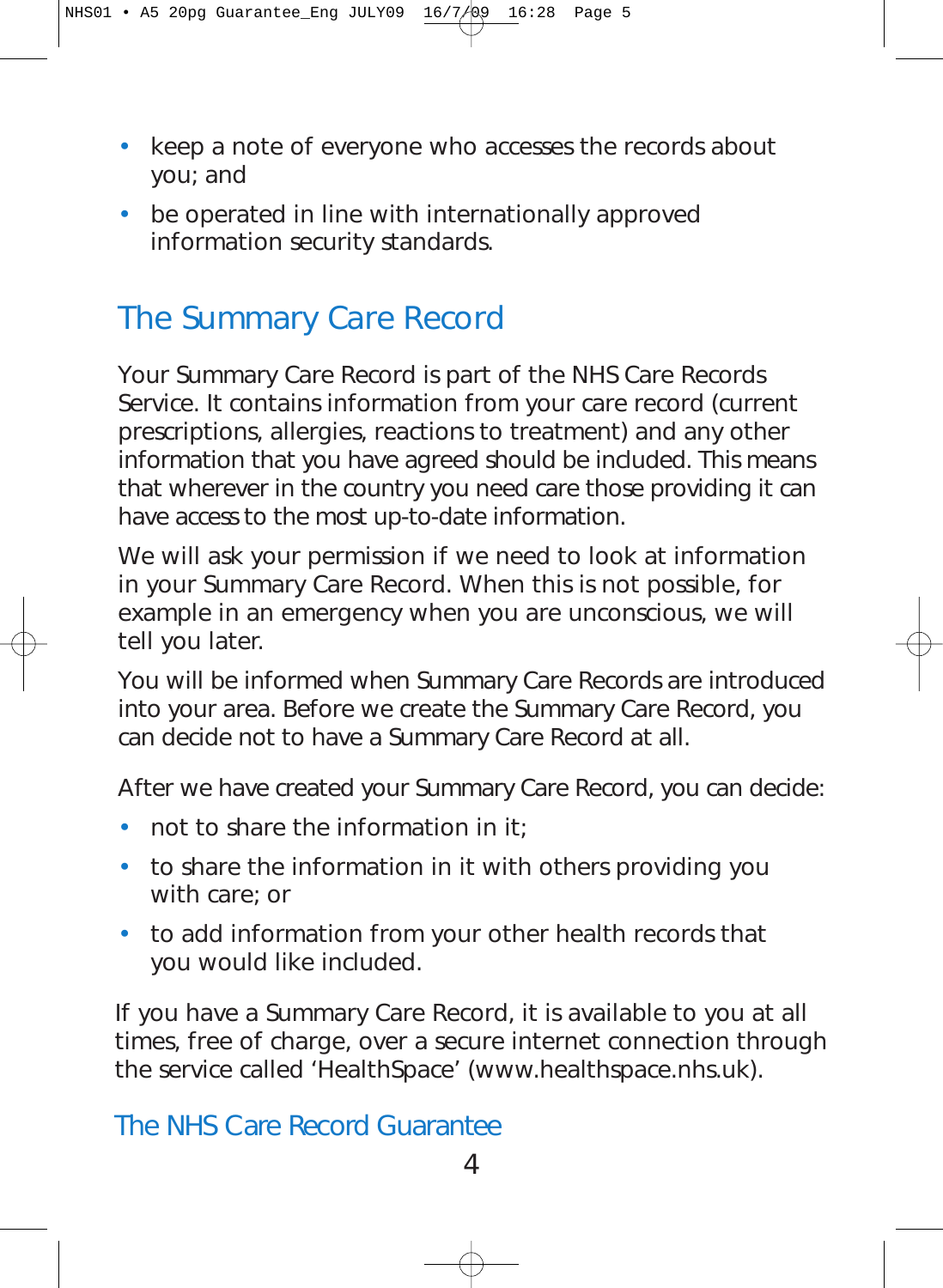# Our 12 commitments to you:

1 When we receive a request from you in writing, we must normally give you access to everything we have recorded about you. We may not give you confidential information about other people, or information that a healthcare professional considers likely to cause serious harm to the physical or mental health of you or someone else. This applies to paper and electronic records. However, if you ask us to, we will let other people see health records about you.

Wherever possible, we will make your health records available to you free of charge or at a minimum charge, as allowed by law. We will provide other ways for you to apply to see your records if you cannot do so in writing.

We will provide information in a format that is accessible to you (for example, in large type if you are partially sighted).

2 When we provide healthcare, we will share your record with the people providing care or checking its quality (unless you have asked that we limit how we share your record). Everyone looking at your record, whether on paper or computer, must keep the information confidential.

We will aim to share only as much information as people need to know to play their part in your healthcare.

- 3 We will not share health information that identifies you (particularly with other government agencies) for any reason other than providing your care, unless:
- you ask us to do so;
- we ask and you give us specific permission;
- we have to do this by law;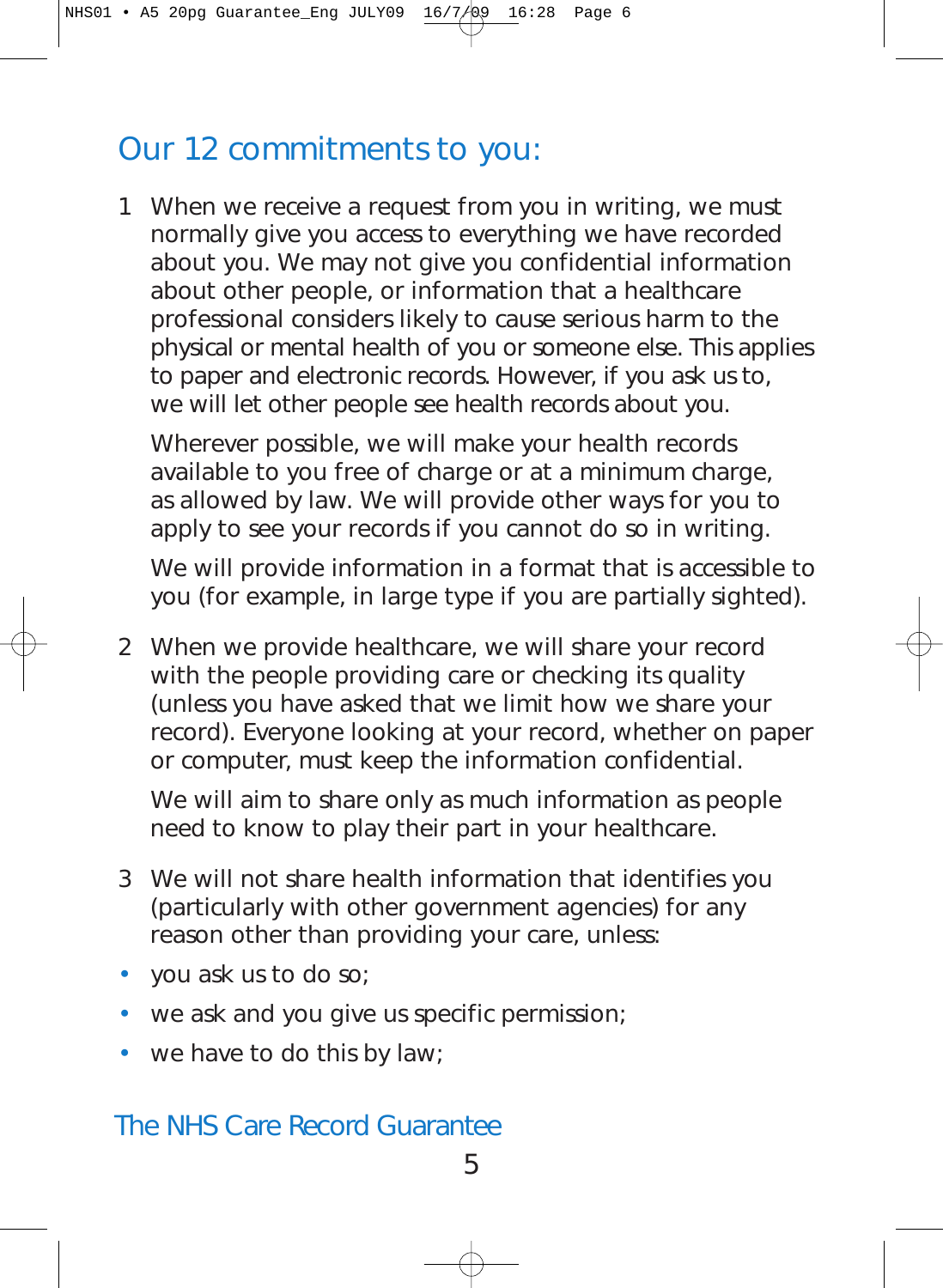- we have special permission for health or research purposes; or
- we have special permission because the public good is thought to be of greater importance than your confidentiality.

If we share information without your permission, we will make sure that we keep to the Data Protection Act 1998, the NHS confidentiality code of practice and other national guidelines on best practice. There is more information about existing guidelines at:

www.dh.gov.uk/en/Managingyourorganisation/Informationpolicy/ Patientconfidentialityandcaldicottguardians/index.htm

4 Under current law, no-one else can make decisions on your behalf, about sharing health information that identifies you. At the moment, the only exceptions to this are parents or legal guardians, or people with powers under mental health or other law. You can appoint someone to have a lasting power of attorney to make decisions for you if you lose the ability to make decisions for yourself. You can decide what rights that person has in making decisions about your care record. If you do not appoint anyone, a senior healthcare professional involved in your care may consider it to be in your best interests to share information. This judgment should take account of the views of your relatives and carers, and any views you have already recorded. For medical research or other purposes (see the box on page 7), the Ethics and Confidentiality Committee of the National Information Governance Board for Health and Social Care can give special permission to share any health information that could identify you.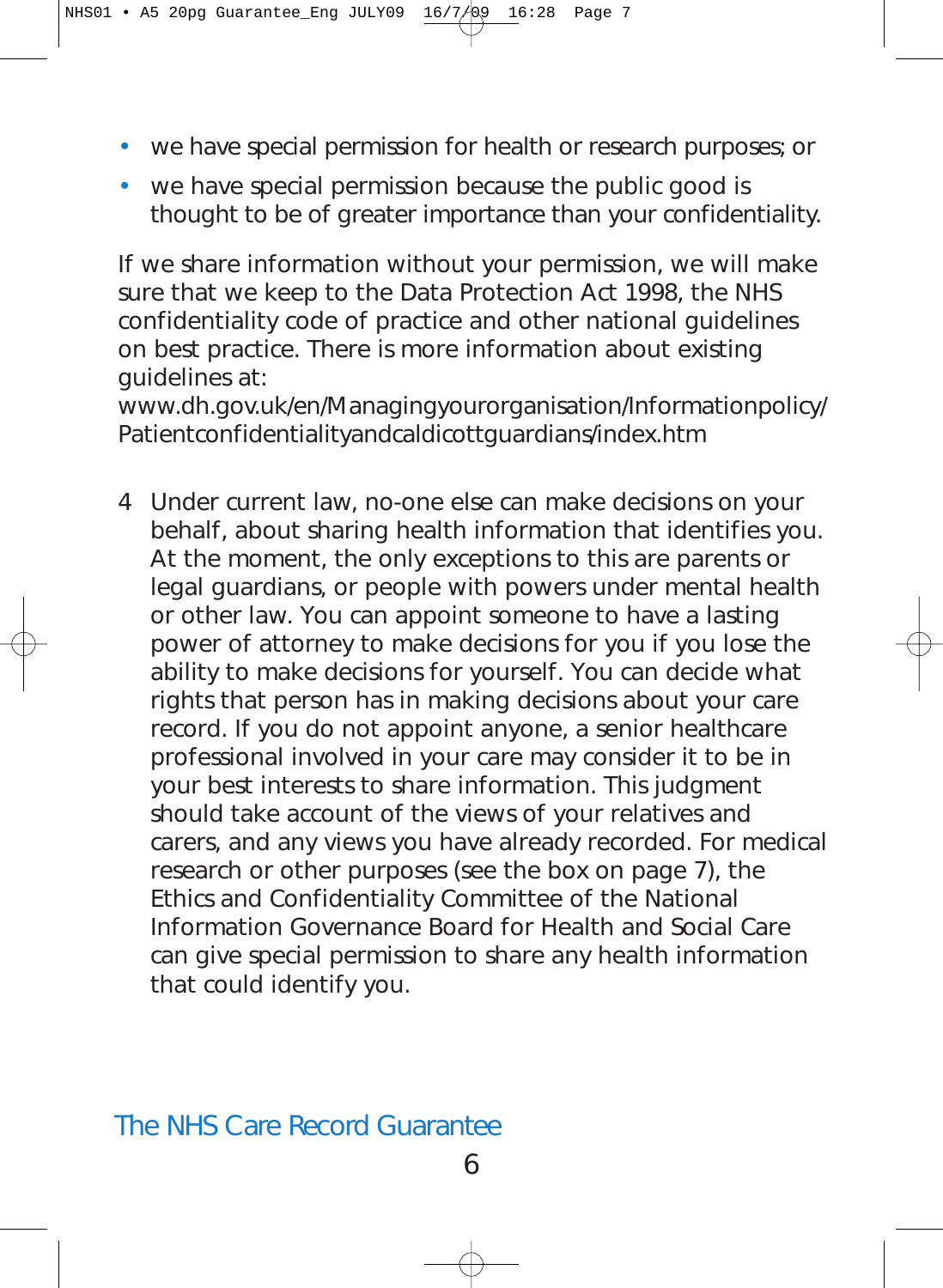# When we might use or share information that names you without asking you

- $\circ$  Sometimes we have a legal duty to give information about people. Examples include:
	- births of children;
	- reporting some infectious diseases;
	- reporting gunshot wounds to the police; or
	- because a court orders us to do so.
- $\circ$  Sometimes special permission will be given to use your information without your consent. This may be for medical research, keeping registers of cancer patients or checking quality of care. This permission is given by the Ethics and Confidentiality Committee of the National Information Governance Board for Health and Social Care.
- $\circ$  Special permission may also be given when the public good is thought to be of greater importance than your confidentiality. This is very rare, but some situations where this might happen include:
	- when a serious crime has been committed;
	- when there are serious risks to the public or NHS staff; or
	- to protect children.

Other than in the most exceptional circumstances, this permission is given by the senior clinician in charge of protecting your privacy in each health or care organisation. (Often this person will be called the Caldicott Guardian.)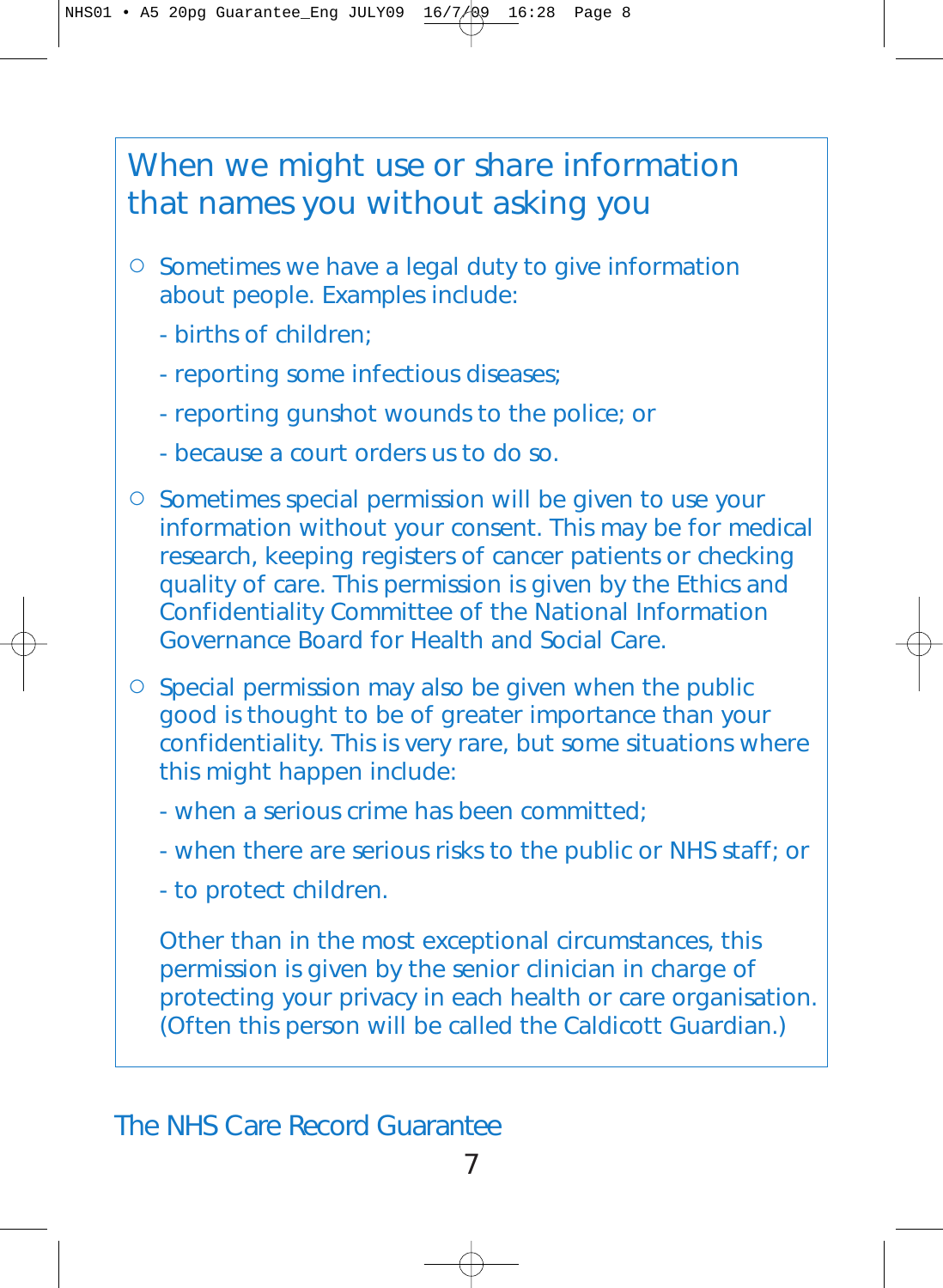- 5 Sometimes your healthcare will be provided by members of a care team, which might include people from other organisations such as social services or education. We will tell you if this is the case. When it could be best for your care for your health information to be shared with organisations outside the NHS, we will agree this with you beforehand. If you don't agree, we will discuss with you the possible effect this may have on your care and alternatives available to you.
- 6 Usually you can choose to limit how we share the information in your care records which identifies you. In helping you decide, we will discuss with you how this may affect our ability to provide you with care or treatment, and any alternatives available to you.
- 7 We will deal fairly and efficiently with your questions, concerns and complaints about how we use information about you. All trusts have a Patient Advice and Liaison Service (PALS) which can answer questions, point people towards sources of advice and support, and advise on how to make a complaint. We will have a clear complaints procedure. We will use what we learn from your concerns and complaints to improve services.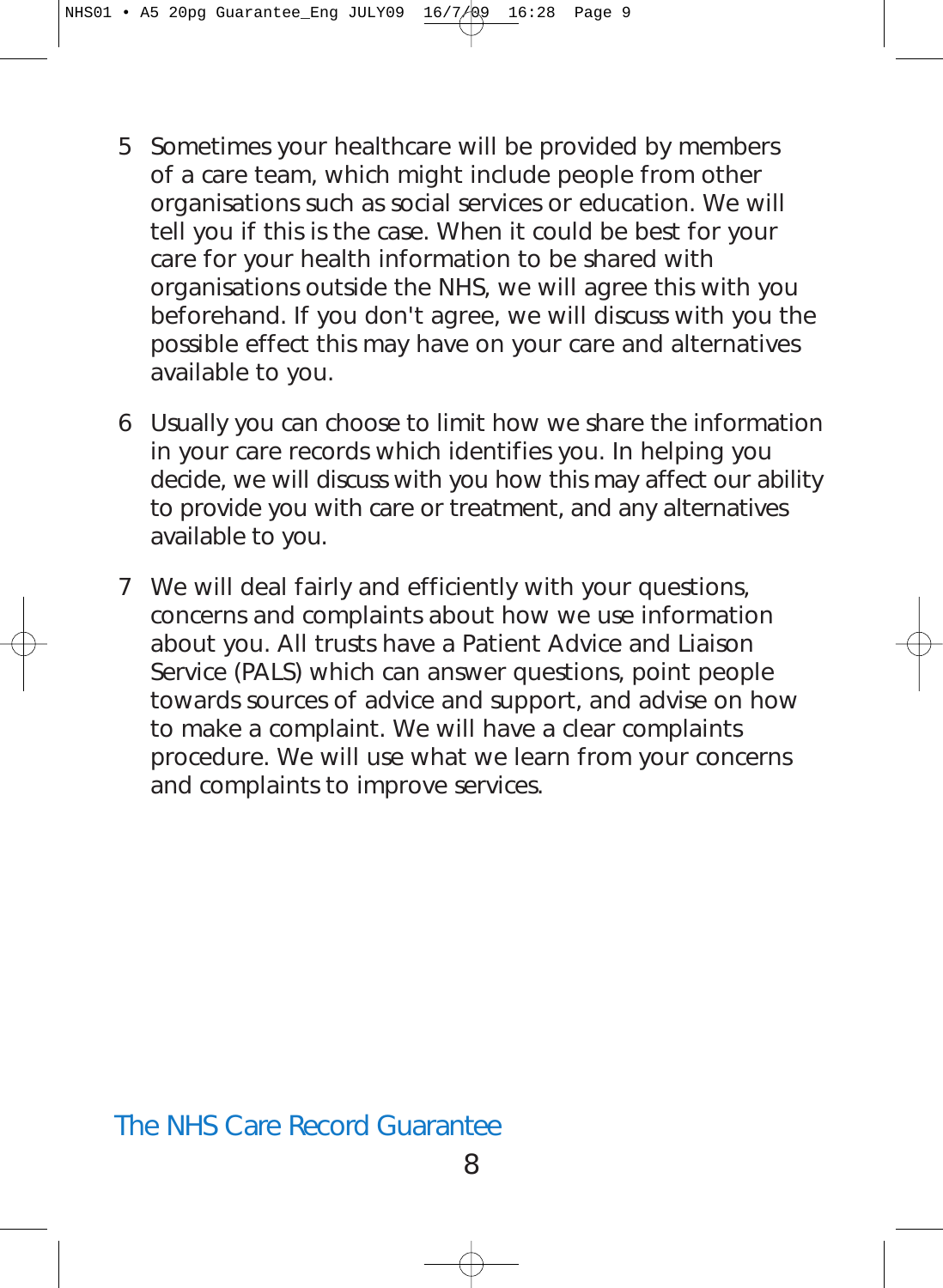- 8 We will take appropriate steps to make sure information about you is accurate. You will be given opportunities to check records about you and point out any mistakes. We will normally correct factual mistakes. If you are not happy with an opinion or comment that has been recorded, we will add your comments to the record. If you feel you are suffering distress or harm as a result of information currently held in your record, you can apply to have the information amended or deleted.
- 9 We will make sure, through contract terms and staff training, that everyone who works in or on behalf of the NHS understands their duty of confidentiality, what it means in practice and how it applies to all parts of their work. Organisations under contract to the NHS must follow the same policies and use the same controls as the NHS does. We will enforce this duty at all times.
- 10 We will take appropriate steps to make sure we hold records about you – both paper and electronic – securely and only make them available to people who have a right to see them.
- 11 We will keep a record of everyone who accesses the electronic information the NHS Care Records Service holds about your diagnosis, care and treatment. You will be able to ask for a list of everyone who has accessed records that identify you, and when they did so.

There may be times when someone will need to look at information about you without having been given permission to do so beforehand. This may be justifiable, for example, if you need emergency care. We will tell you if the action cannot be justified.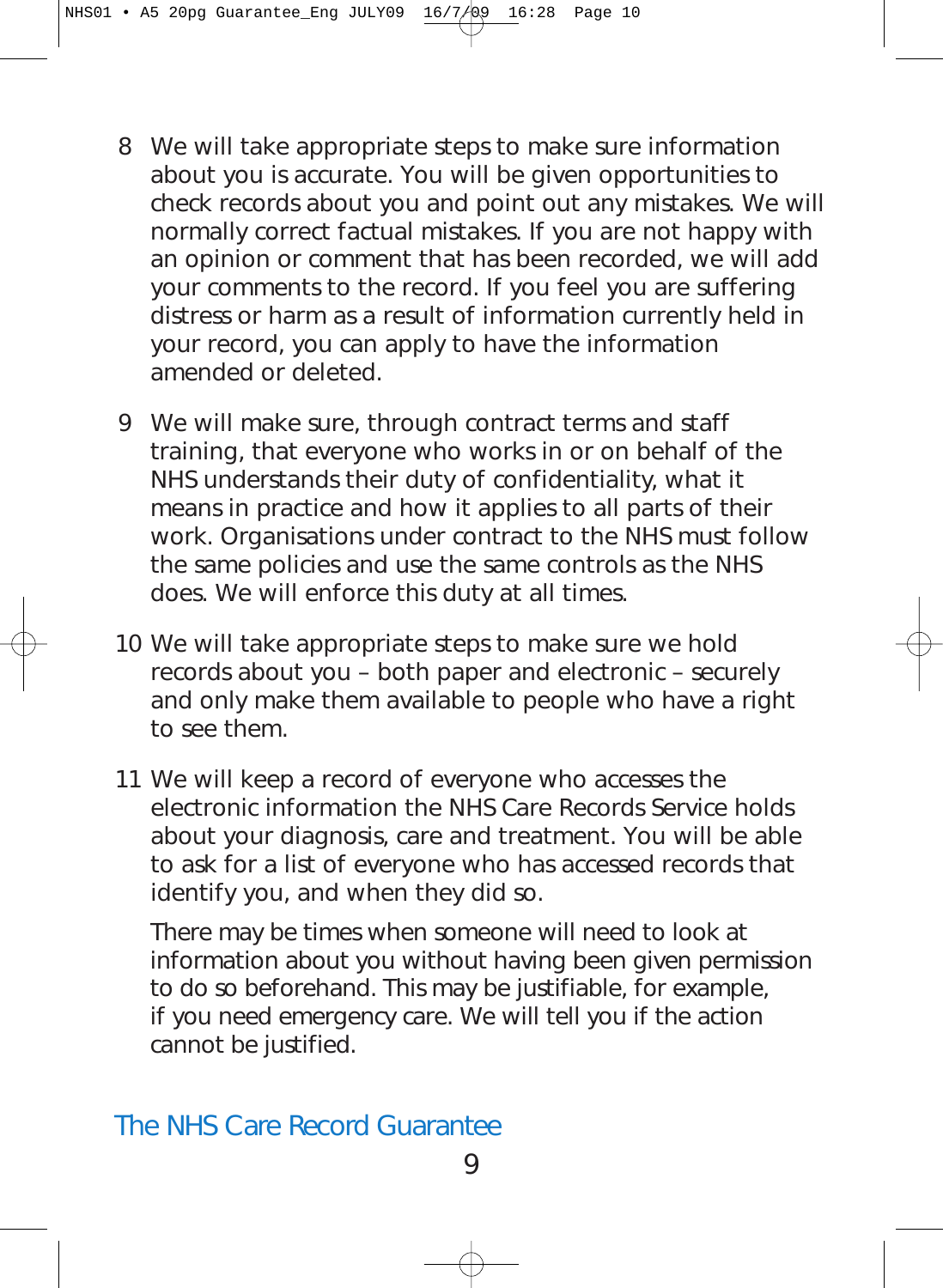12 If we find that someone has deliberately accessed records about you without permission or good reason, we will take action. This can include disciplinary action, ending a contract, firing an employee or bringing criminal charges. We will tell you if this happens.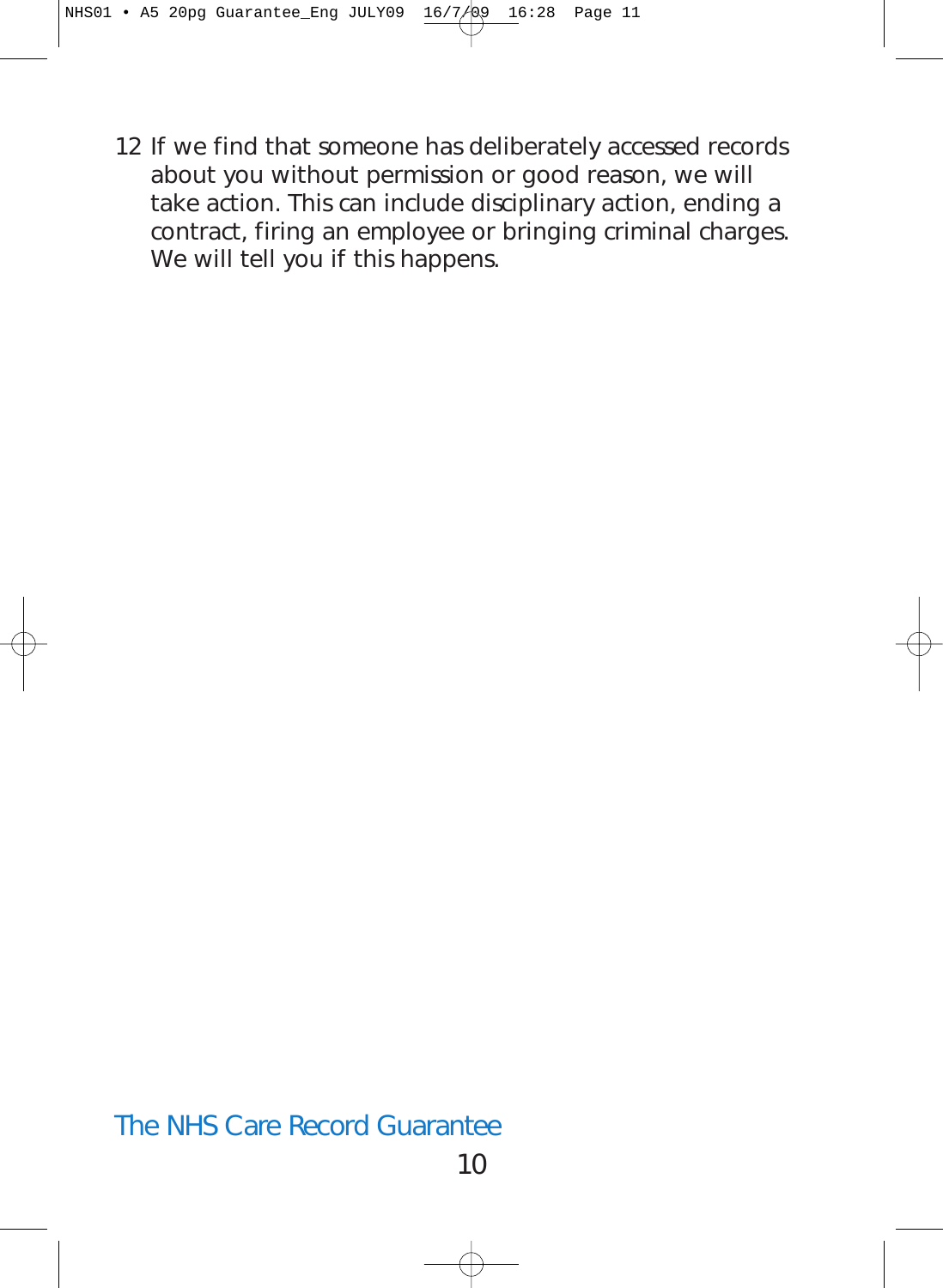# Six things that you can do in return

- 1 Help us to make sure that we have identified you correctly by letting us know when you change address or name and keeping a note of your unique NHS number.
- 2 Tell us if any information in your record is wrong.
- 3 Allow us to share as much information about you as we need to provide you with healthcare.
- 4 If you have decided to limit how we share the information in your electronic care record with others, tell us if you change your mind. We will always try to provide you with the best possible care, but bear in mind that limiting the information we can share may make it more difficult.
- 5 Only let others insurers, mortgage lenders, employers, solicitors – look at your records if you are sure it is necessary for your purposes. Think carefully about who you give permission to and why. Try to restrict their access to what they need to know and no more.
- 6 At some time, we might ask your permission to use information from your records from which you could be identified for important research. Please give us permission unless you feel strongly that you do not want us to use your information in this way.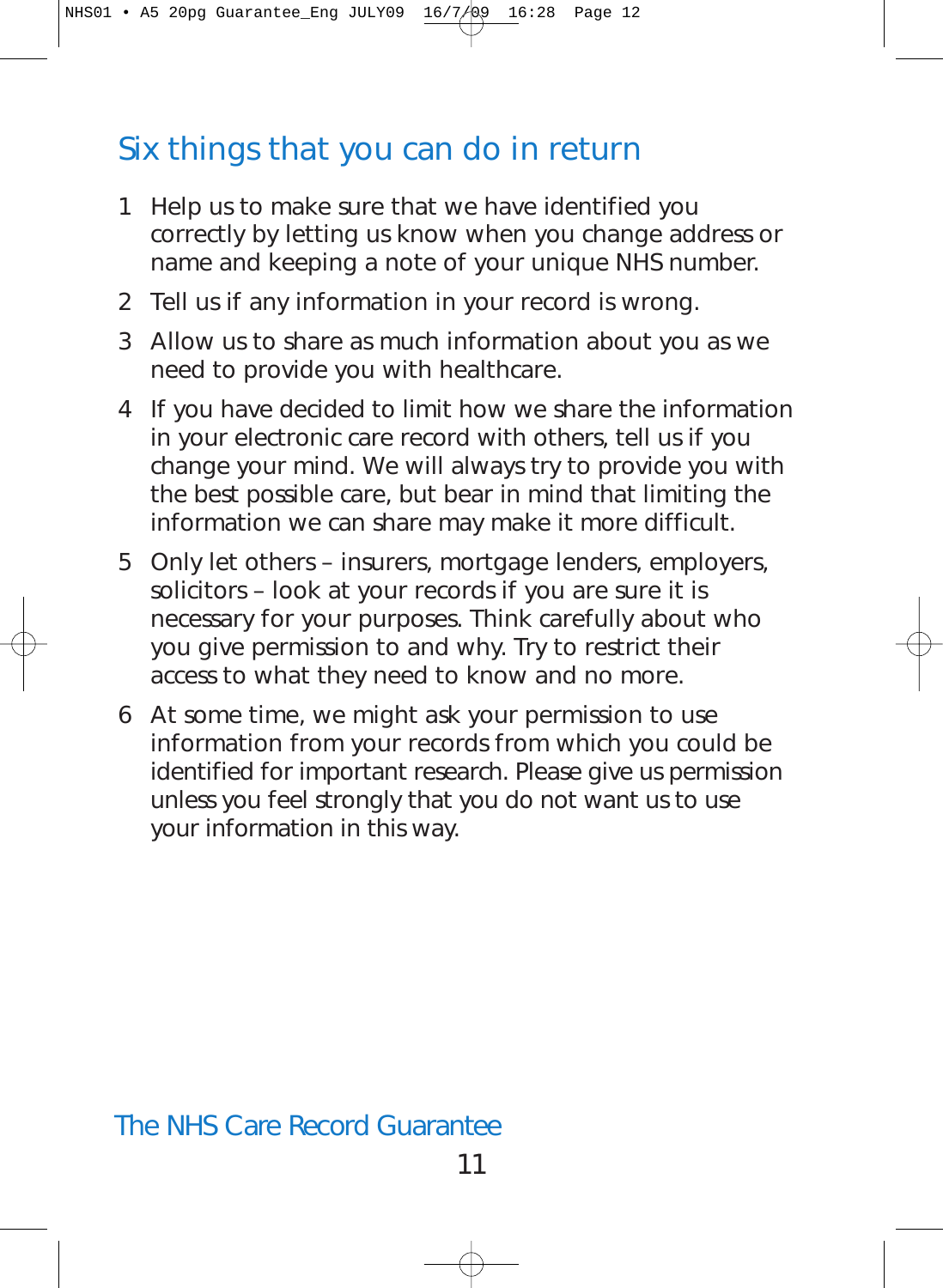# For parents and young people

#### **Introduction**

Care records are important for the wellbeing of children and young people. Knowing about your child's health is important for parents. Parents include birth parents and anyone else who has been granted parental responsibility for a child by a court.

As they grow up, children become more able to make decisions for themselves. They should be helped to do so and be involved in their healthcare whenever possible. You can get an illustrated leaflet about care records for younger children from www.nigb.nhs.uk

#### **Parents**

If you are a parent, we will let you see your child's care record or give you a copy if you ask. If your child is able to understand and make decisions, we will ask for his or her agreement first. Your child's care record will probably include some information about you. We will ask your permission before showing it to your child. You can choose to hide these parts of your child's record from your child.

#### **Young person**

If you are a young person capable of understanding and making decisions for yourself, we will let you see your record or give you a copy if you ask.

You can ask someone giving you care not to share information with your parents. We can agree to your request unless we think that it is not in your best interest.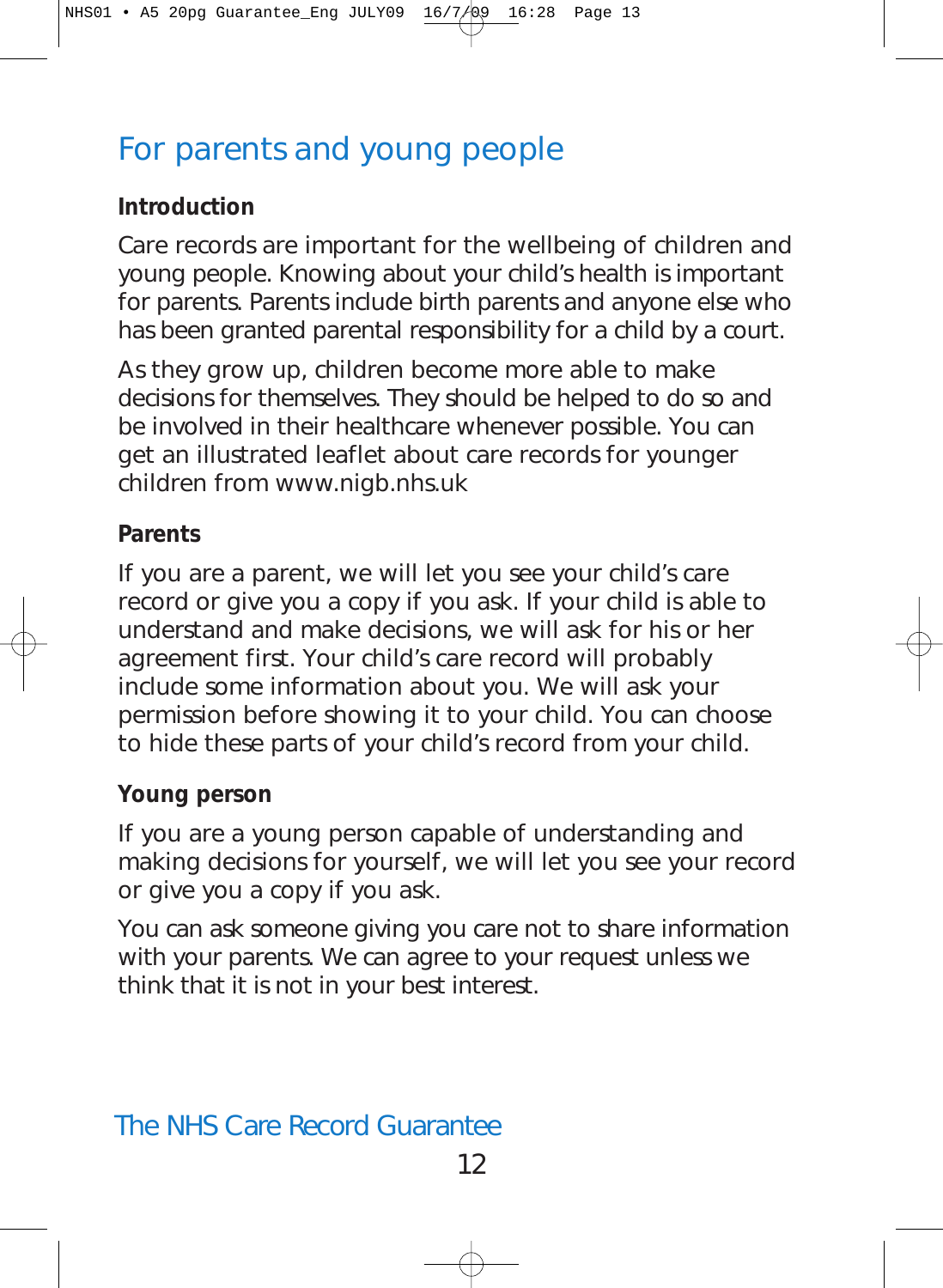#### **Parents and young people**

We will encourage you and your child to make decisions about the care record together. If you disagree about who can see the care record, your hospital or GP practice will ask the advice of the Caldicott Guardian, who is responsible for protecting the privacy of patients.

#### **Sharing information**

When it is best for your child's care to share health information with people who are not directly involved in their treatment or not in the NHS (such as social services or education), we will always ask you or your child before we do so. If you or your child don't agree, we will discuss with you or your child the possible effect this may have on their care, and the alternatives available.

Sometimes we do have to share information without your or your child's permission, as shown on page 7. This is particularly when there is concern about the safety or welfare of the child and asking for permission could put the child at risk.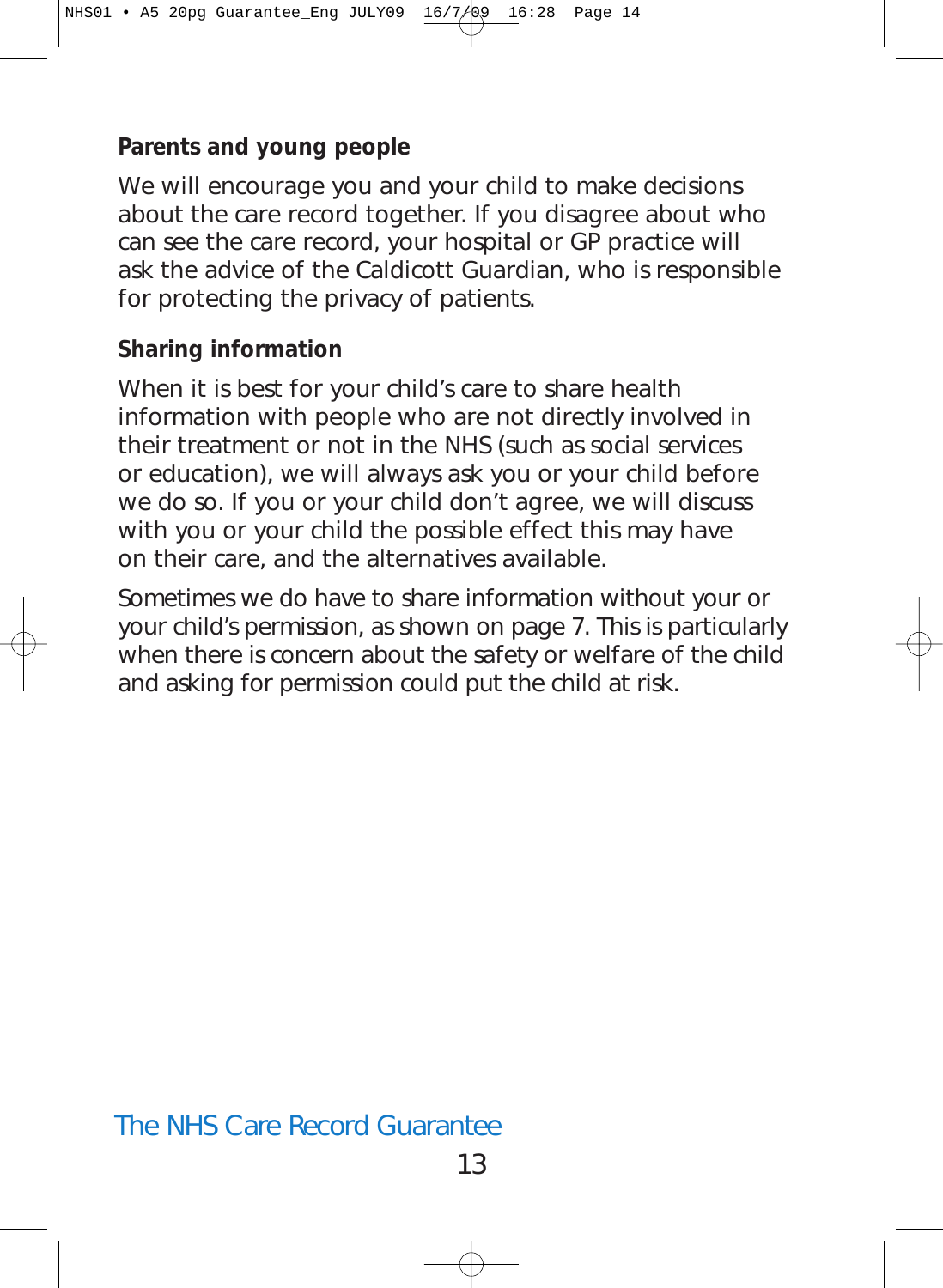## How do we make sure your electronic care record stays secure and confidential?

#### • **By controlling access:**

- **Smartcards –** NHS Care Records Service systems can only be accessed using a smartcard. We keep to the highest levels of security when we issue smartcards. A smartcard on its own is not enough to be able to access NHS Care Records Service systems – everyone with a Smartcard has a password which also identifies them.
- **Good reasons –** There has to be a good reason (for example, being involved in providing your care) for someone to access the information in your record.
- **Access controls –** The Smartcard also contains information about the job of the person it has been issued to. The amount of clinical information they can access is based on their job.
- **Audit trails –** Every time someone accesses your record, we keep a record of who they were and what entries they may have made.
- **By asking you to:**
	- tell us if you don't want us to create a summary care record for you;
	- decide whether we can share the information contained in your summary care record; and
	- decide whether some of the entries in your record are so sensitive that you want to further control who can see them.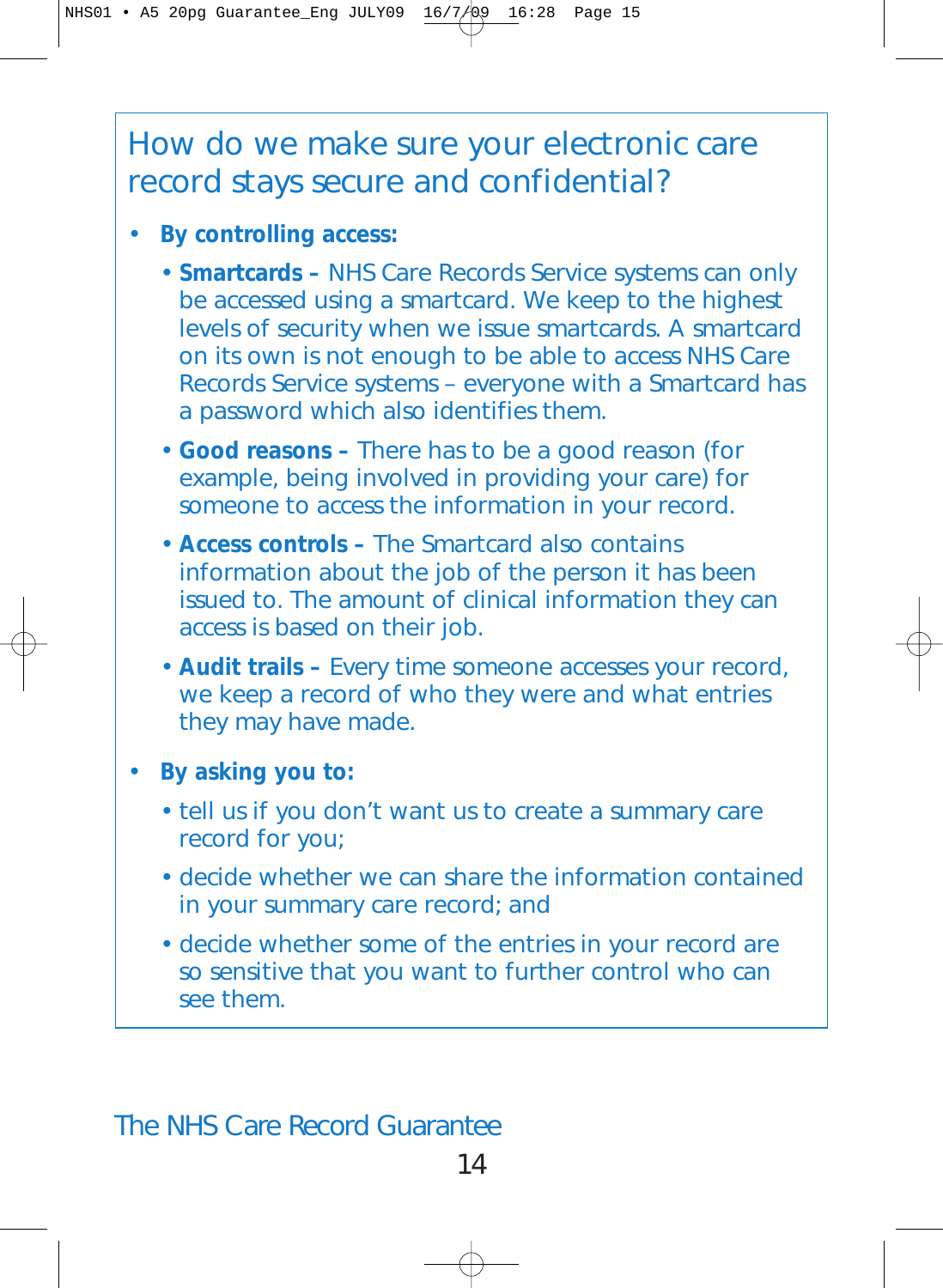## How to complain

If you feel we are not following the commitments in the NHS Care Record Guarantee, you should tell us. You should write to the NHS organisation or GP responsible. When they receive your complaint, they will investigate it and send you their response.

You can ask the Patient Advice and Liaison Service (PALS) office at your hospital trust or PCT for information and help. They may be able to deal with your concerns there and then, or give you details of how to take the matter further.

Or, you can phone NHS Direct on 0845 4647 for information on how to make a complaint.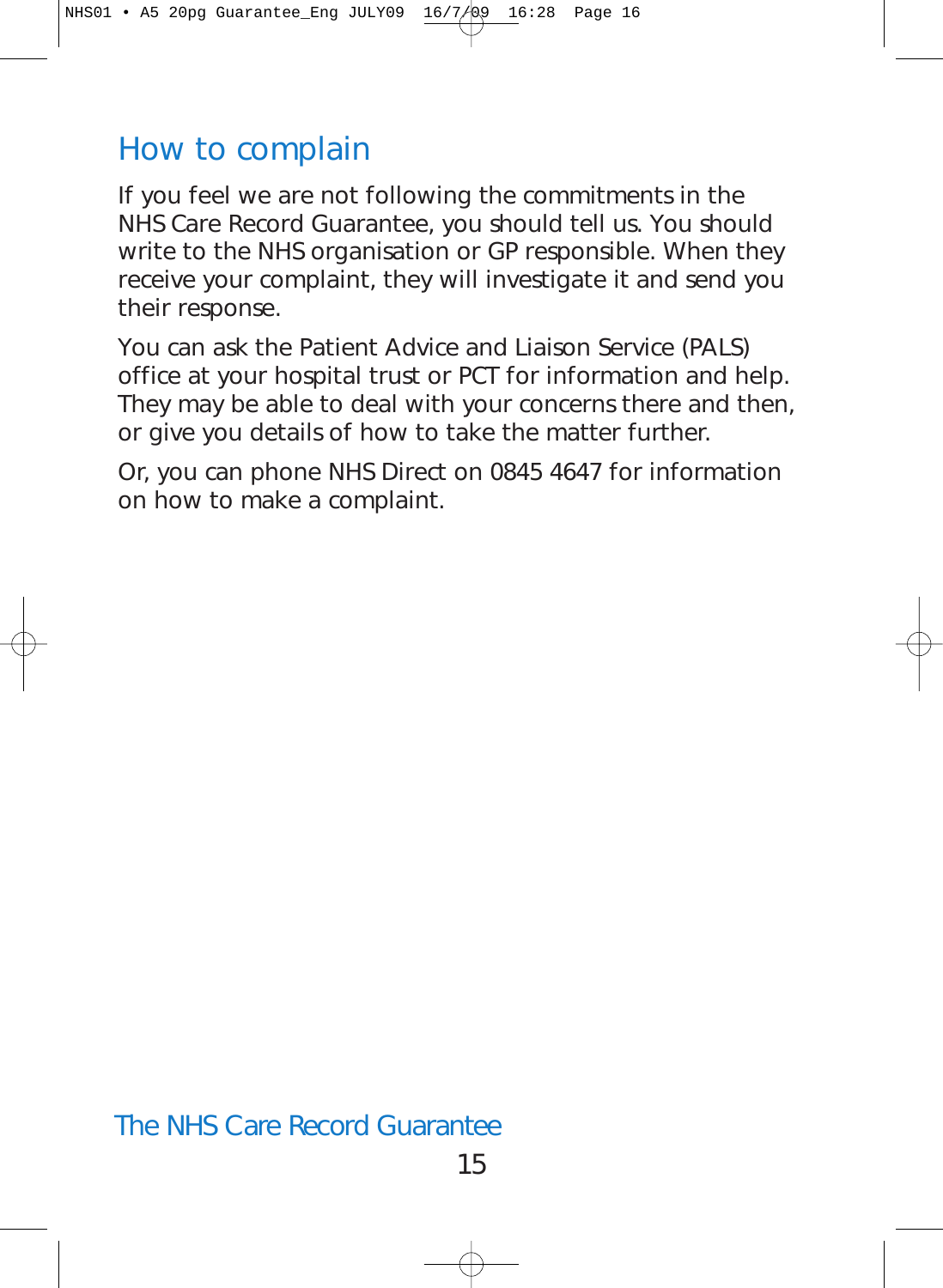# Plans for the future

We plan to introduce 'sealed envelopes' into the electronic NHS Care Records Service over the next few years. This new feature will give you even more control over your record.

If you are concerned about particular entries in your care record, you will be able to ask us to keep those parts of your record from general view in a sealed envelope.

If you ask us to do this, the entries will always be able to be seen by the care team that created them. For information that identifies you, you can decide whether you want to do the following.

• Allow other people outside the care team that created it to see that there is hidden information. This is called 'sealing'. They can ask for your permission to see sealed information, but you can refuse. In an emergency, if you are not able to give your permission, they can unseal it if they feel that your care justifies doing so.

or

• Allow no-one other than the team that created it to know that there is hidden information. This is called 'sealing and locking'. Sealed and locked information will not be available to other people, even in an emergency.

We will not share those particular entries in a way that identifies you without your specific permission, except:

- when we have a legal duty to give information about you; or
- when we have special permission because the interest of the public is thought to be of greater importance than your confidentiality.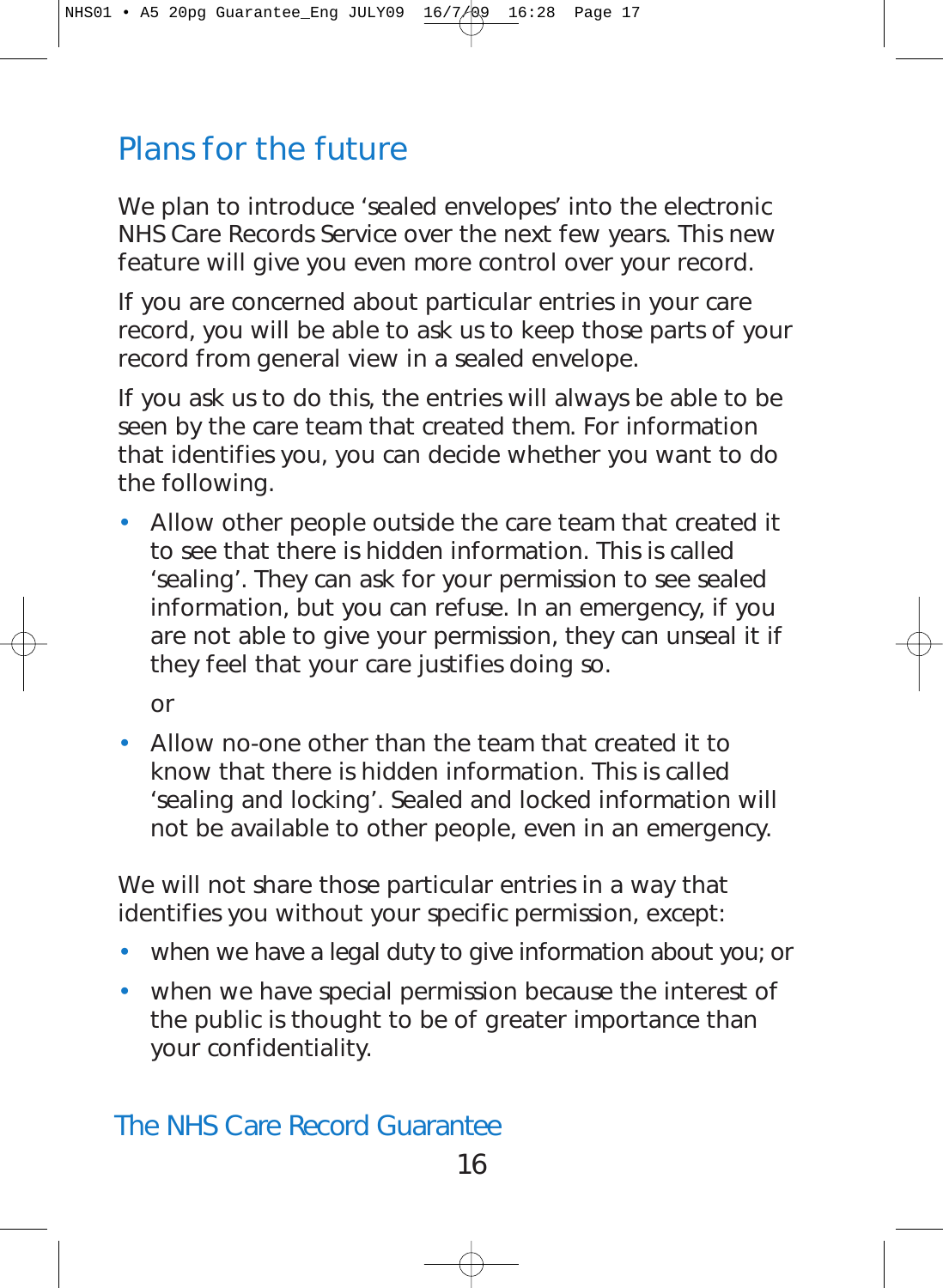You can get more information about rights under the Data Protection Act from:

The Information Commissioner's Office Wycliffe House Water Lane Wilmslow Cheshire SK9 5AF

Phone: 01625 545 745. Information Commissioner's Office helpline: 08456 30 60 60 Website: www.ico.gov.uk

You can get more information about the Ethics and Confidentiality Committee of the National Information Governance Board for Health and Social Care from their website at www.nigb.nhs.uk

The NHS Care Record Guarantee for England was first published in May 2005 by the Care Record Development Board, and revised and reissued in April 2006, August 2007 and July 2009. This is version 4. The NHS Care Record Guarantee is available in several languages other than English and is available to download from www.nigb.nhs.uk

In autumn 2007 the Care Record Development Board closed and responsibility for reviewing and updating the NHS Care Record Guarantee for England moved to the National Information Governance Board for Health and Social Care.

The National Information Governance Board for Health and Social Care (NIGB) is grateful to everyone who helped to revise this version of the Guarantee.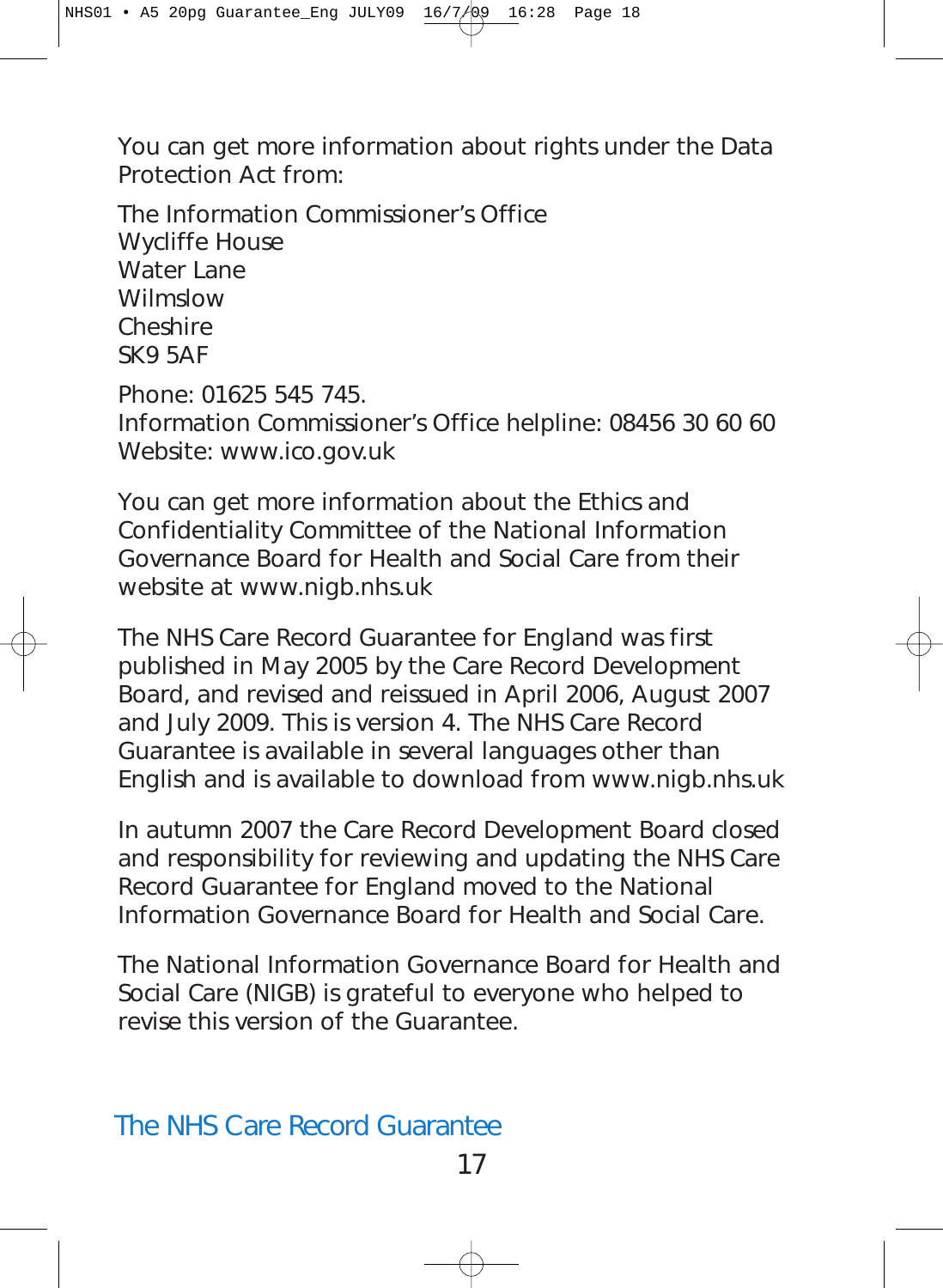You can find out more about the NIGB on its website www.nigb.nhs.uk or you can contact the board:

- by e-mail at nigb@nhs.net;
- by phone on 0207 633 7052; or
- by writing to:

The National Information Governance Board for Health and Social Care 7th Floor New King's Beam House 22 Upper Ground London SE1 9BW.

You can order printed copies of the NHS Care Record Guarantee for England through the online publication system at http://information.connectingforhealth.nhs.uk